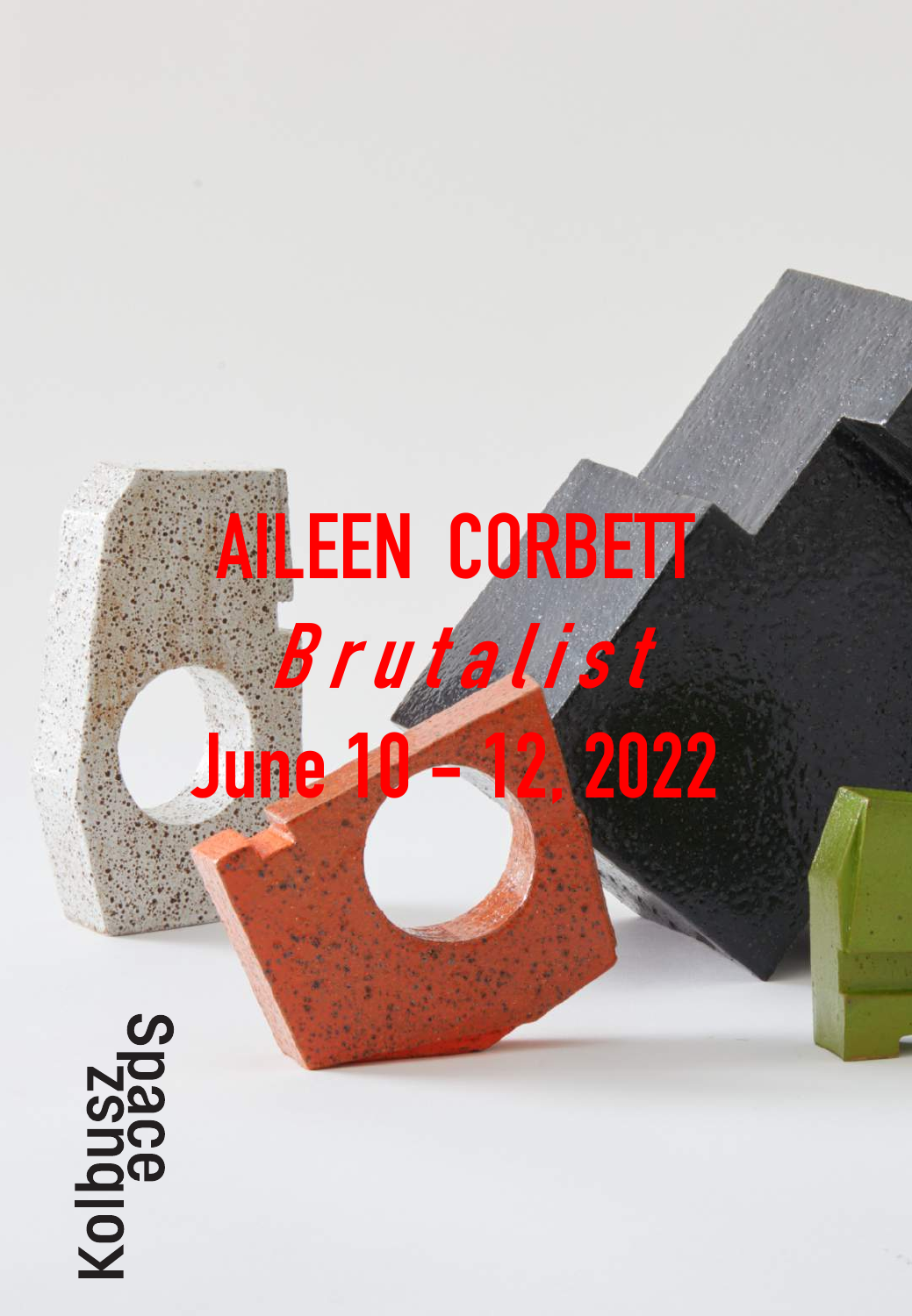

Aileen CORBETT *Ada and Gisela* 2022 105 x 90 x 37mm + 95 x 95 x 37mm. Glazed stoneware A\$ 430 pair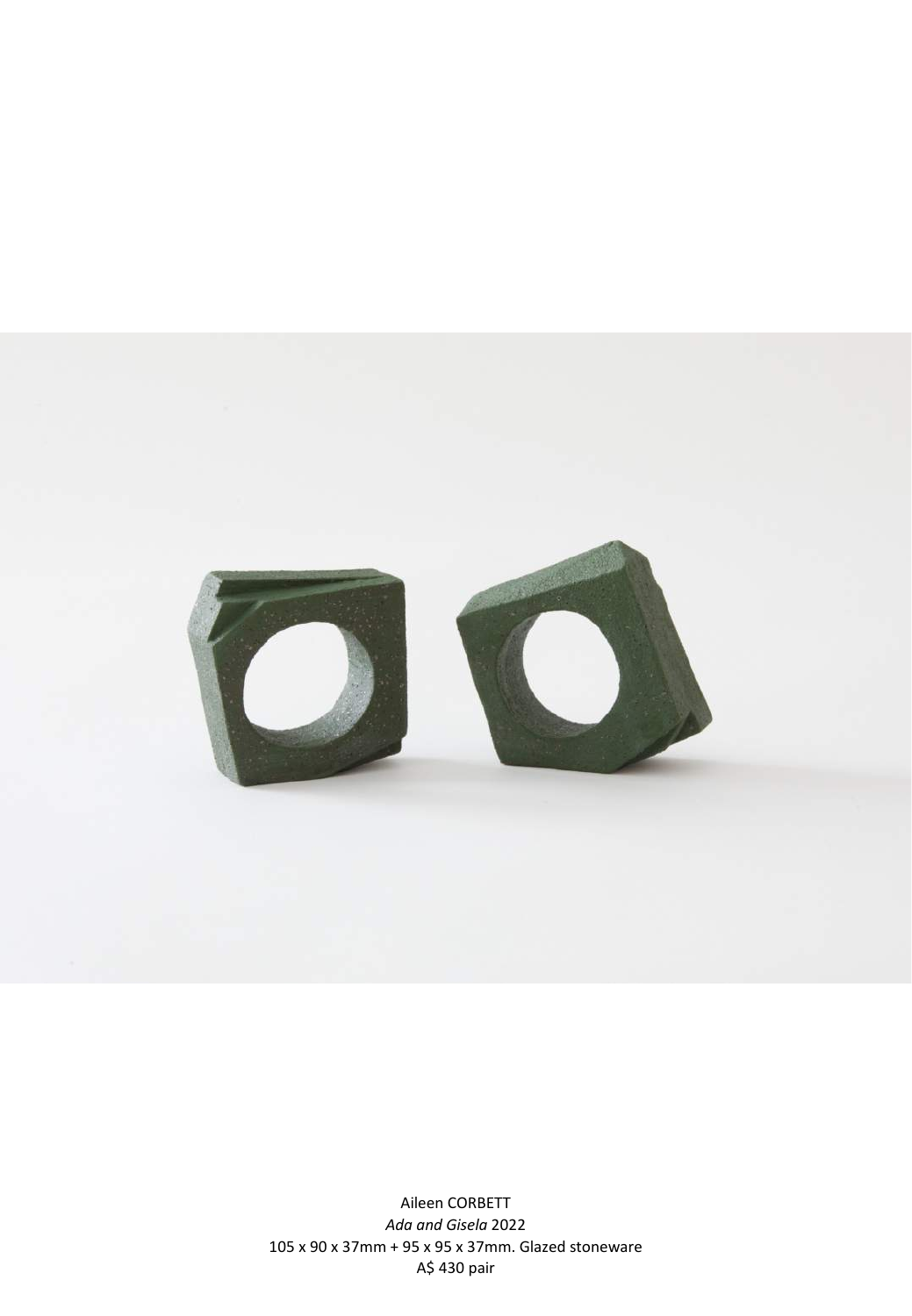

Aileen CORBETT *Eugine* 2022 155 x 75 x 40mm. Glazed stoneware A\$ 360

Aileen CORBETT *Cedrick Lamar* 2022 110 x 70 x 35mm. Glazed stoneware A\$ 210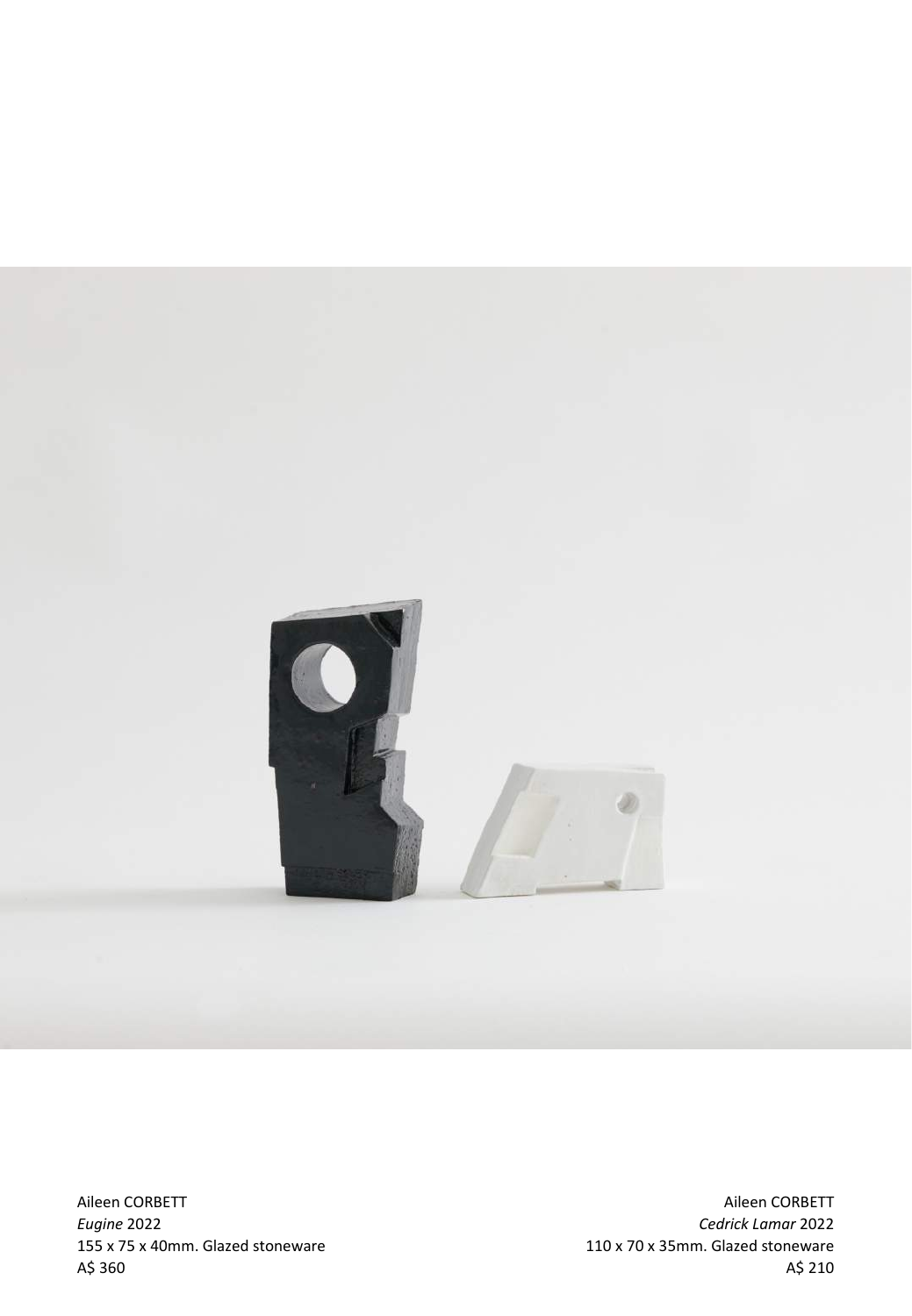

Aileen CORBETT *Clemente* 2022 95 x 105 x 35mm. Glazed stoneware A\$ 290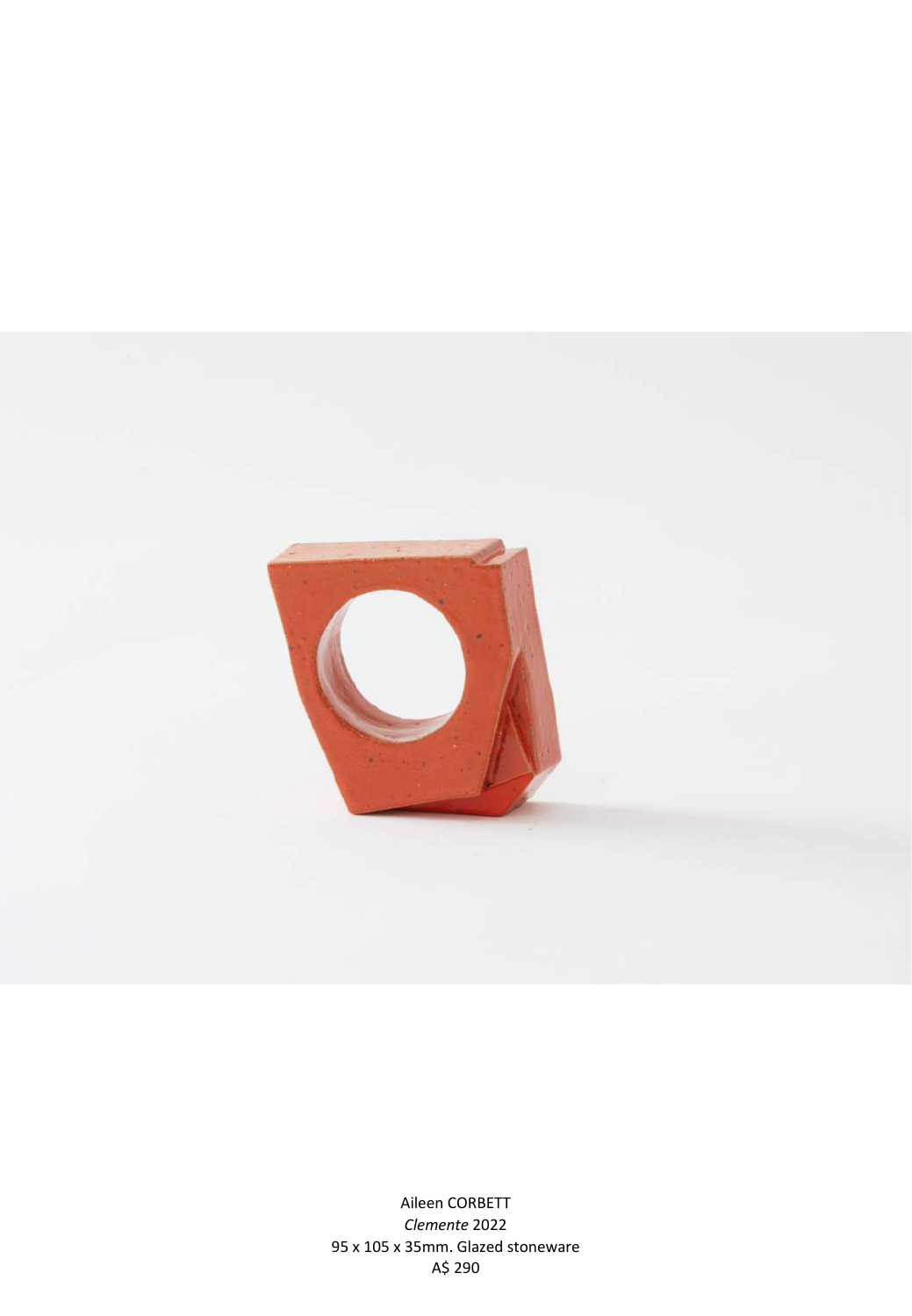

Aileen CORBETT *Tektite* 2022 225 x 125 x 145mm. Glazed stoneware A\$ 720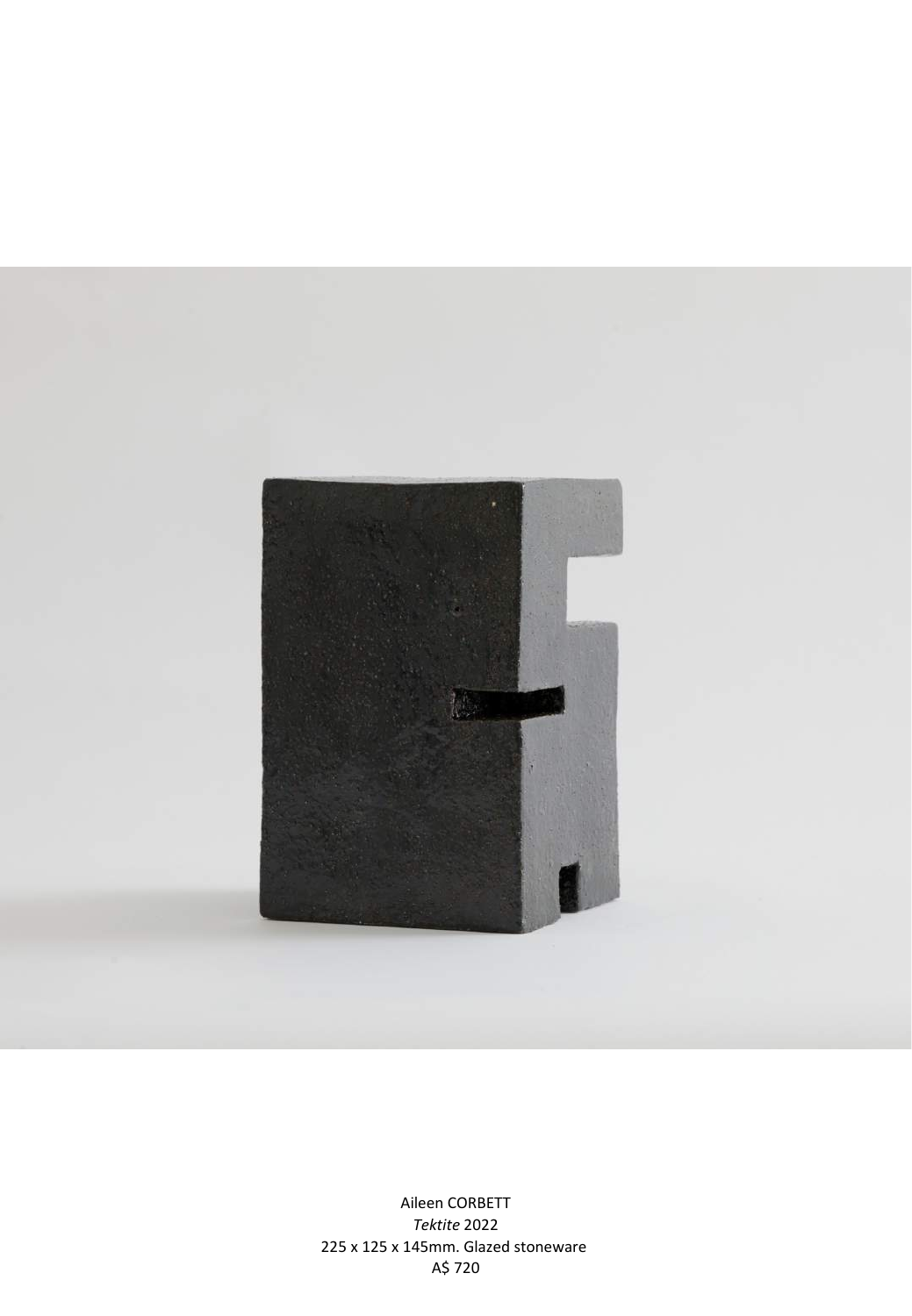

Aileen CORBETT *Conroy and Liz* 2022 105 x 100 x 37mm + 120 x 100 x 37mm. Glazed stoneware A\$ 460 pair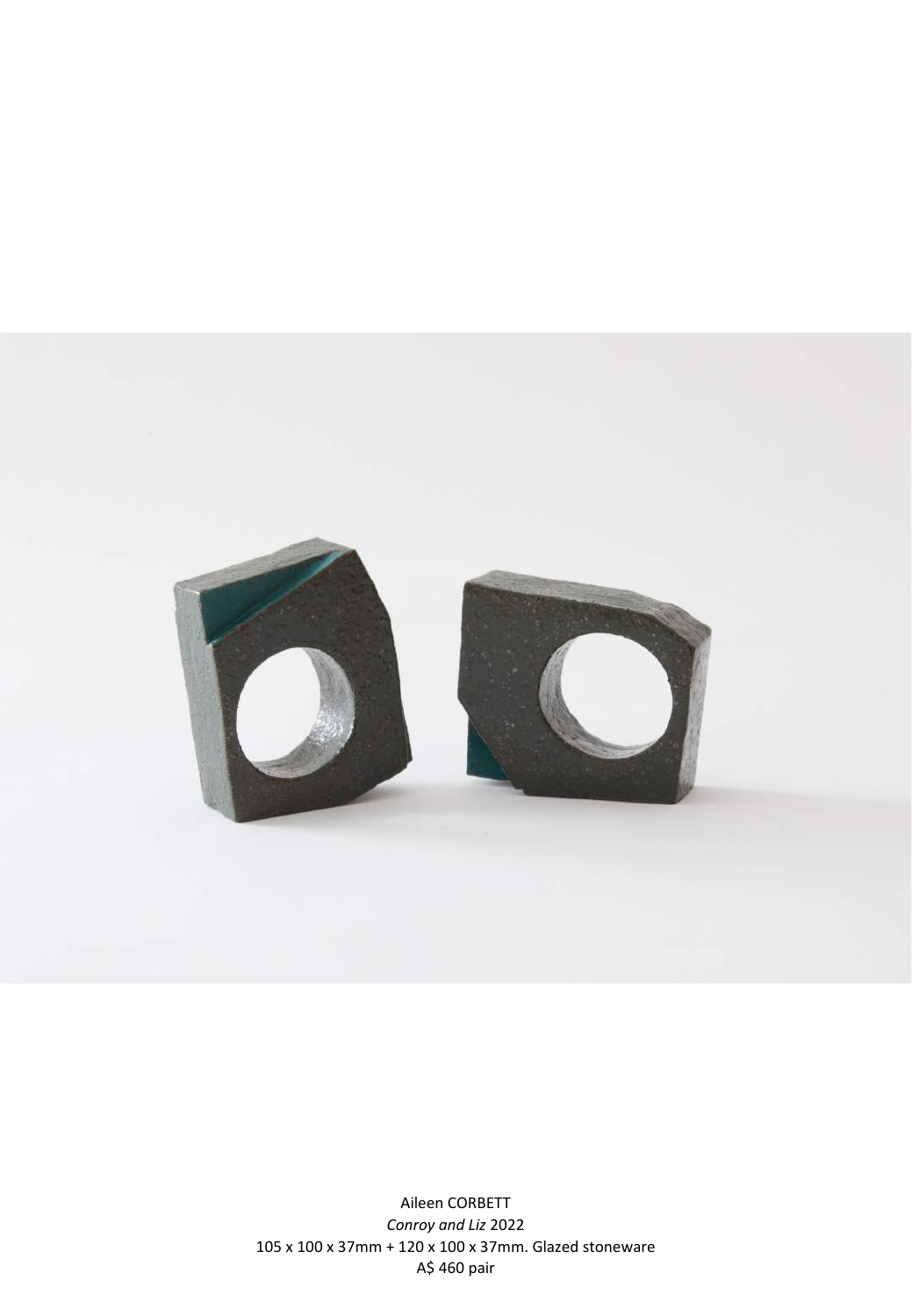

Aileen CORBETT *Derek* 2022 140 x 150 x 38mm. Glazed stoneware A\$ 360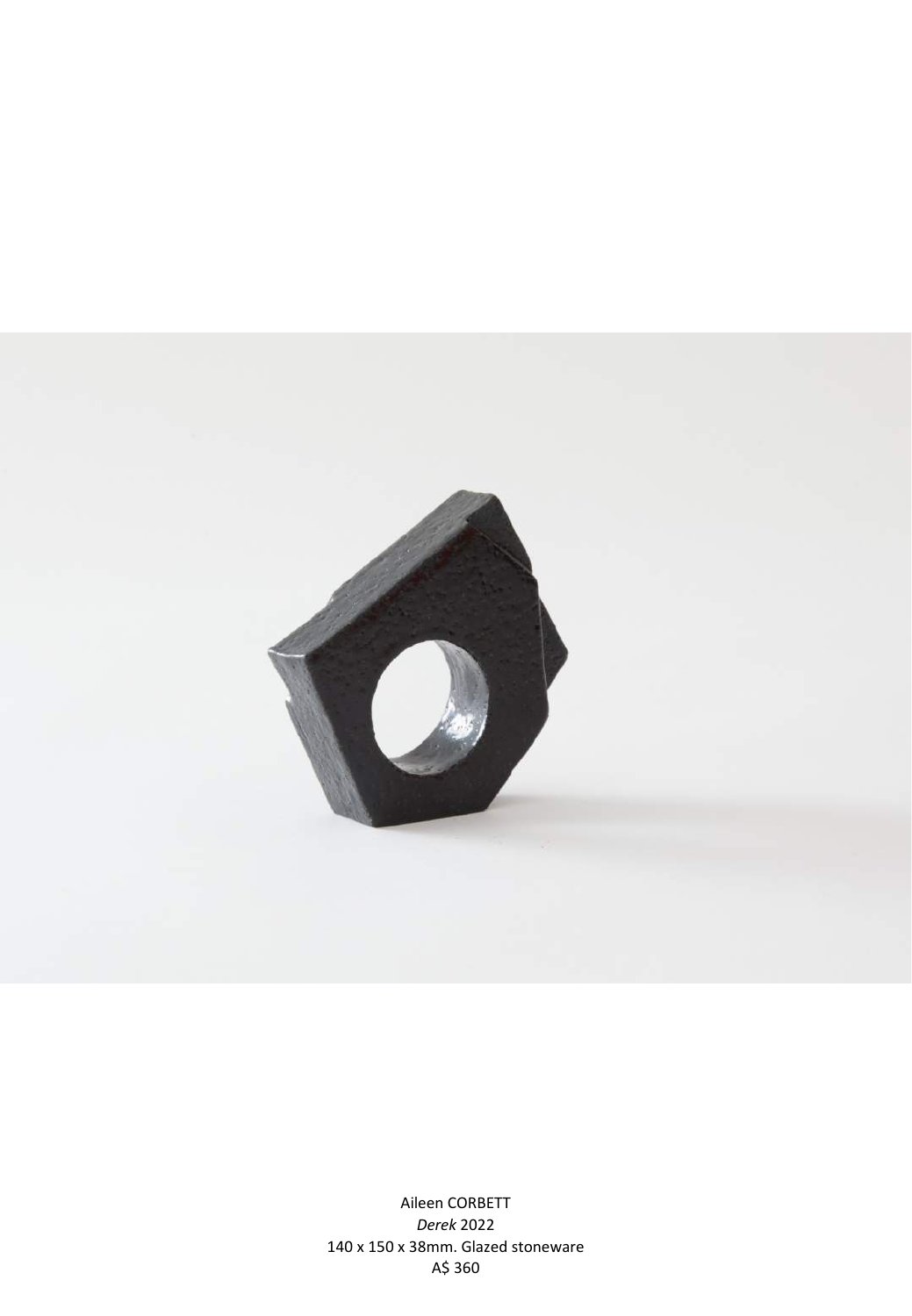

Aileen CORBETT *Diesel* 2022 170 x 140 x 120mm. Glazed stoneware and tinted alumina A\$ 600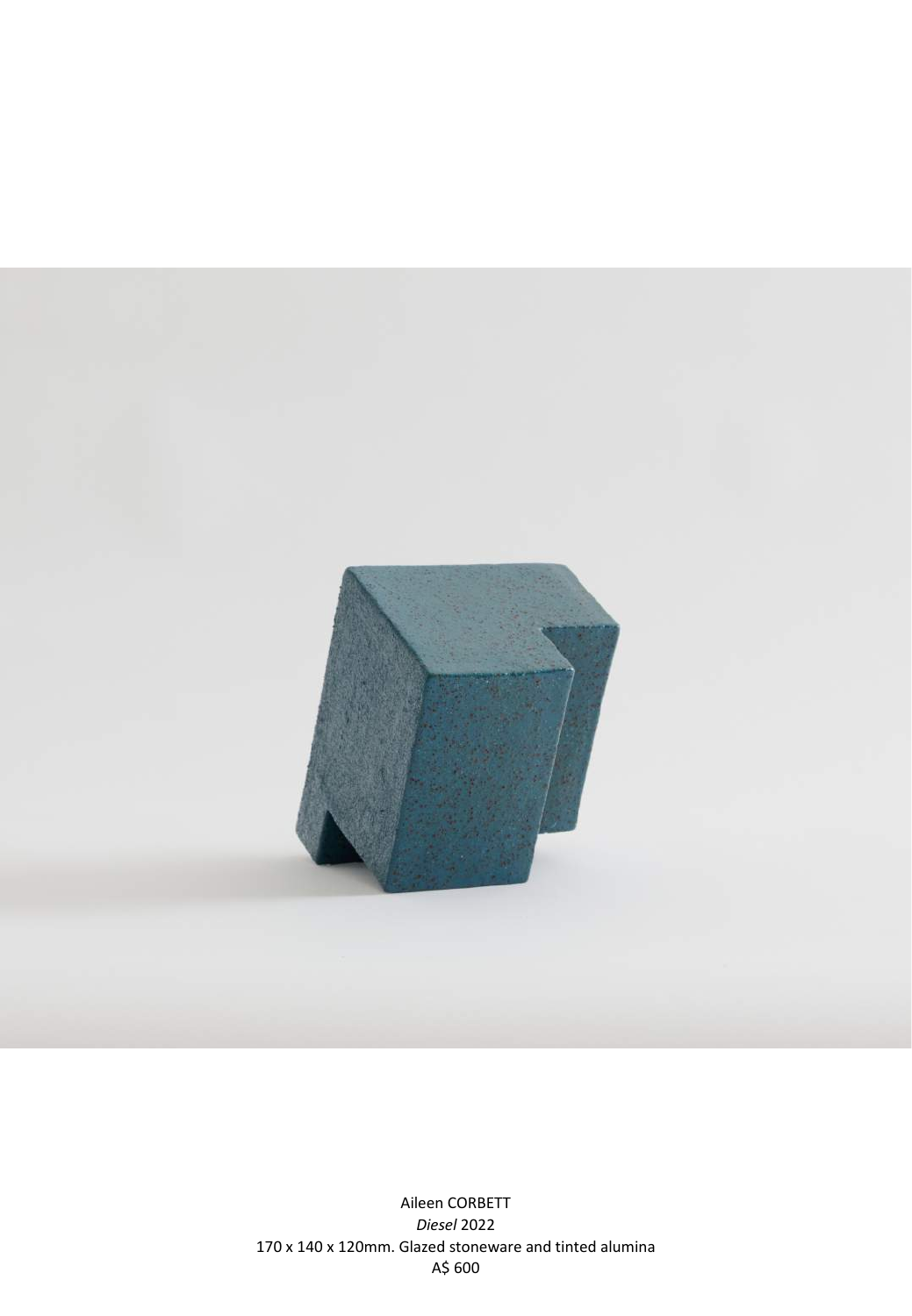![](_page_8_Picture_0.jpeg)

Aileen CORBETT *Diorite* 2022 155 x 155 x 195mm. Glazed stoneware and tinted alumina A\$ 650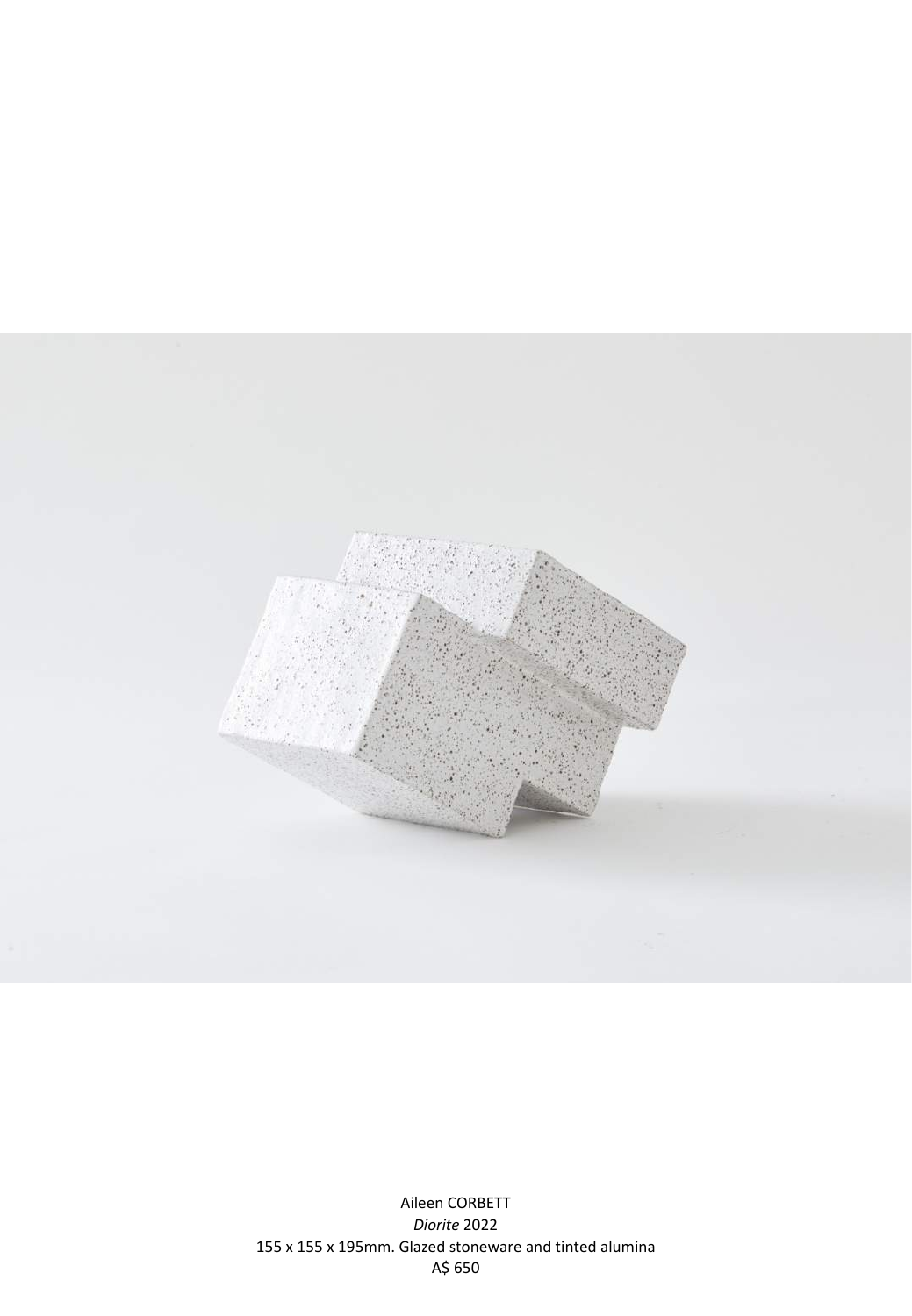![](_page_9_Picture_0.jpeg)

Aileen CORBETT *Giovani and Rosa* 2022 90 x 80 x 35mm + 85 x 85 x 35mm. Glazed stoneware A\$ 420 pair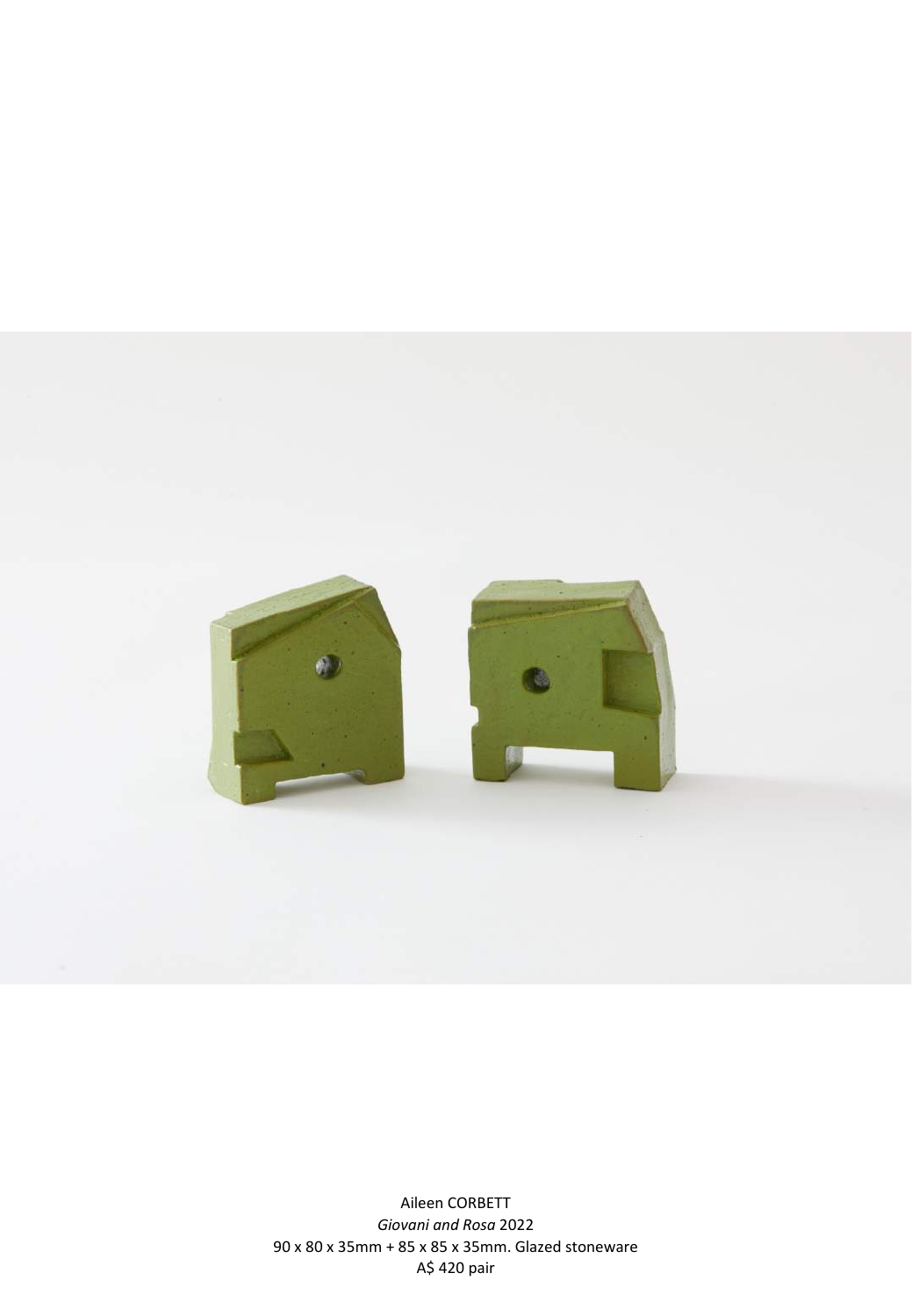![](_page_10_Picture_0.jpeg)

Aileen CORBETT *Granite* 2022 215 x 95 x 120mm. Glazed stoneware and tinted alumina A\$ 550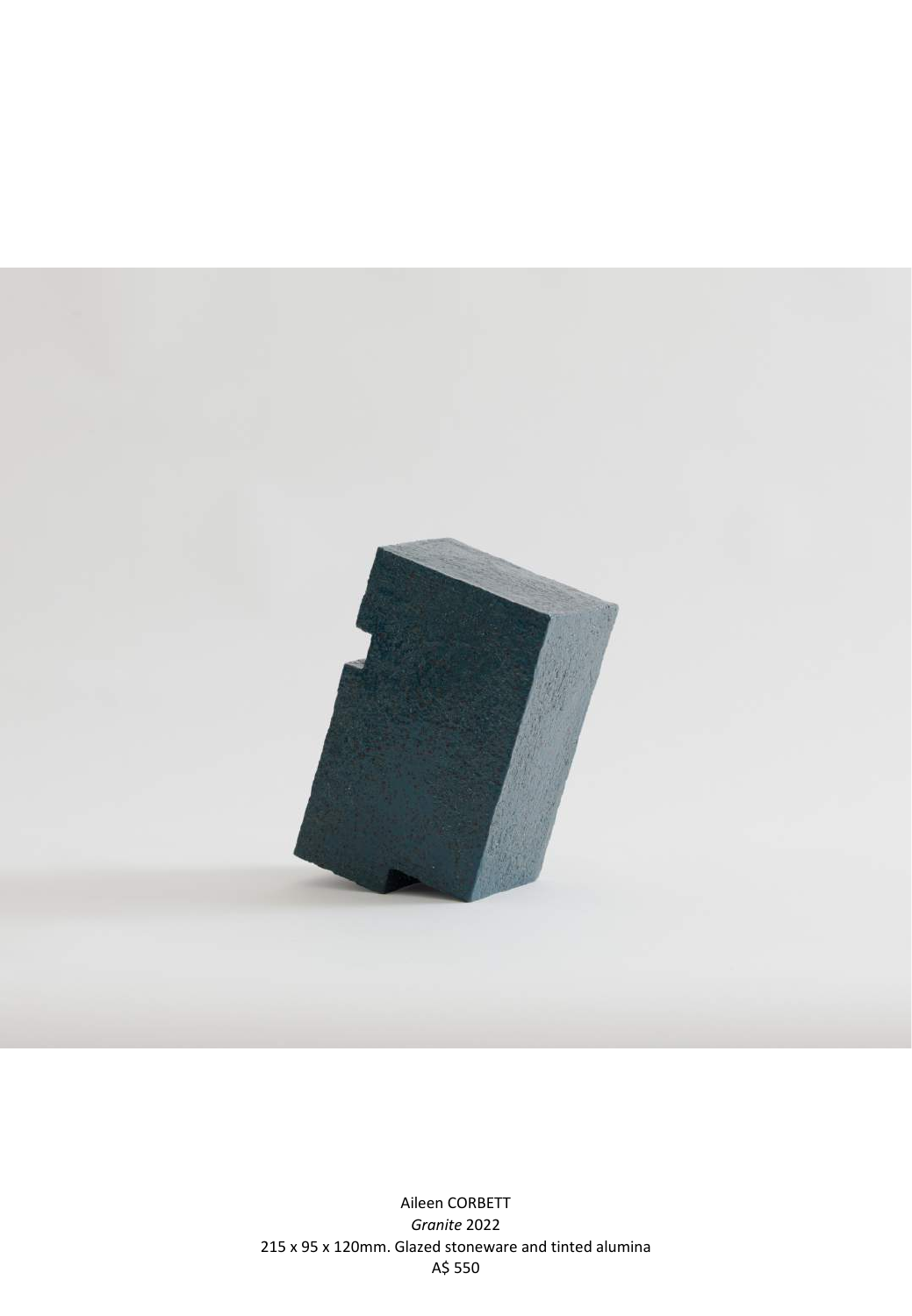![](_page_11_Picture_0.jpeg)

Aileen CORBETT *Hank* 2022 160 x 95 x 38mm. Glazed stoneware A\$ 340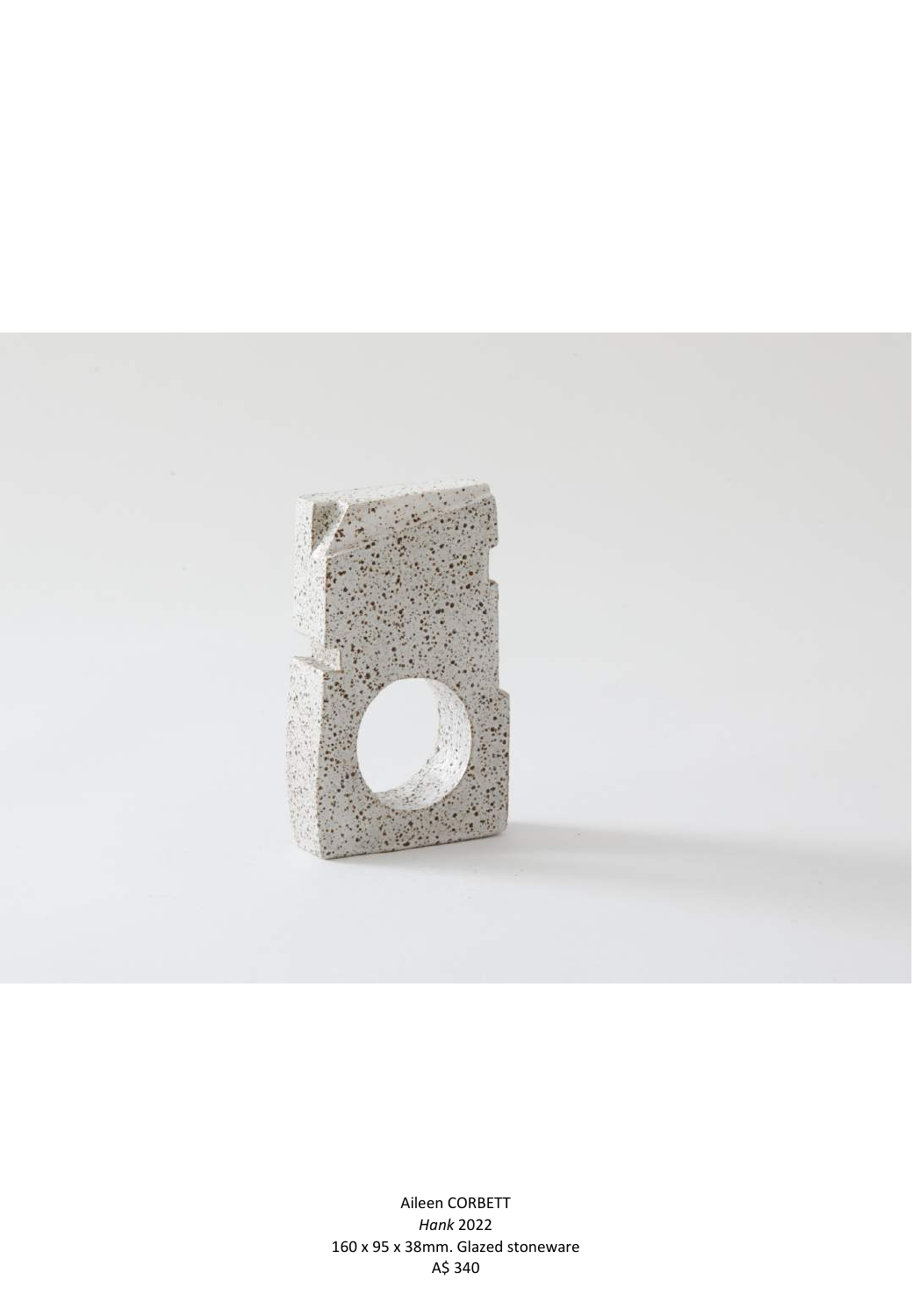![](_page_12_Picture_0.jpeg)

Aileen CORBETT *Henley* 2022 175 x 110 x 35mm. Glazed stoneware A\$ 390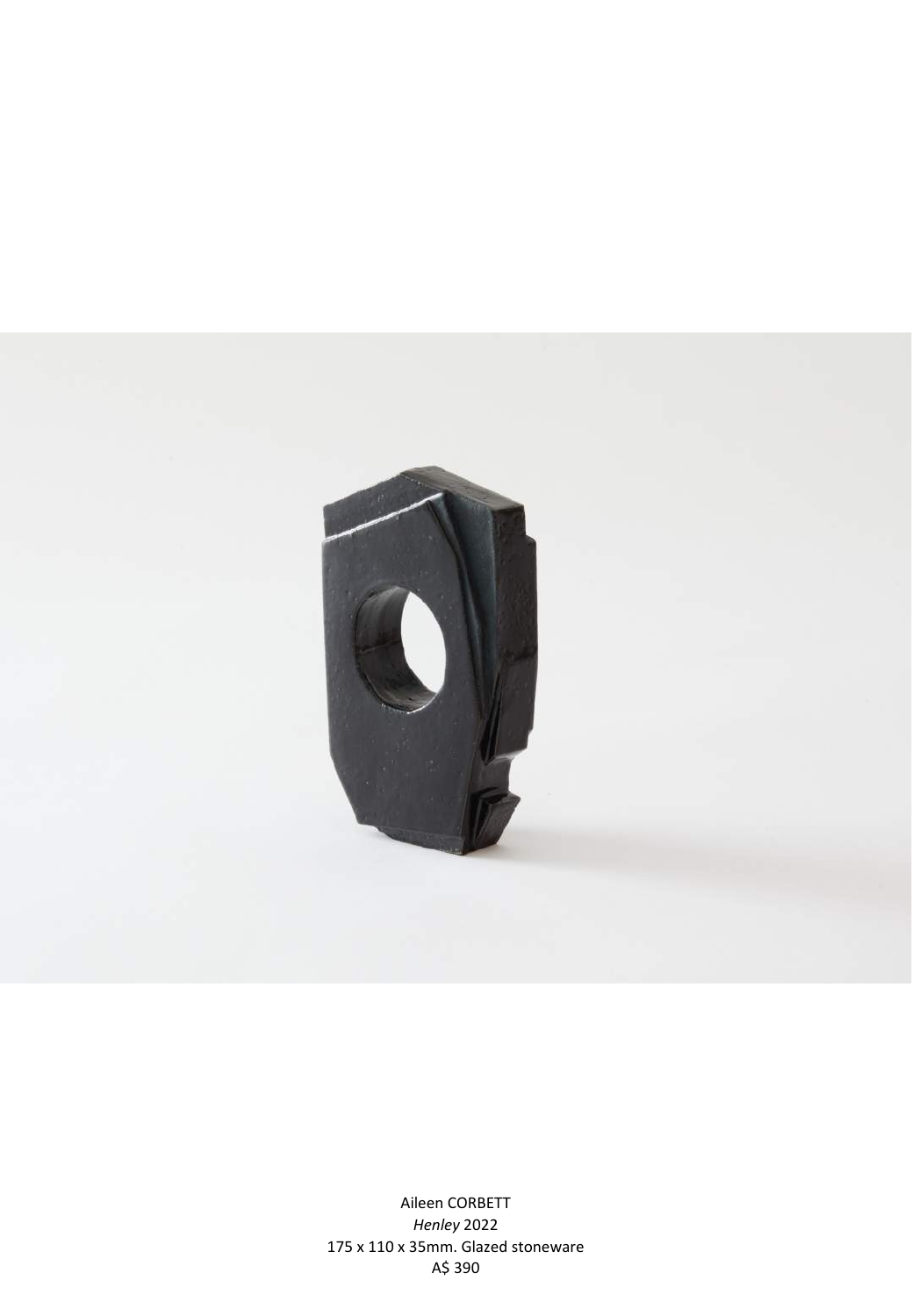![](_page_13_Picture_0.jpeg)

Aileen CORBETT *Ines and Sophia* 2022 95 x 70 x 35mm + 100 x 75 x 35mm. Glazed stoneware A\$ 420 pair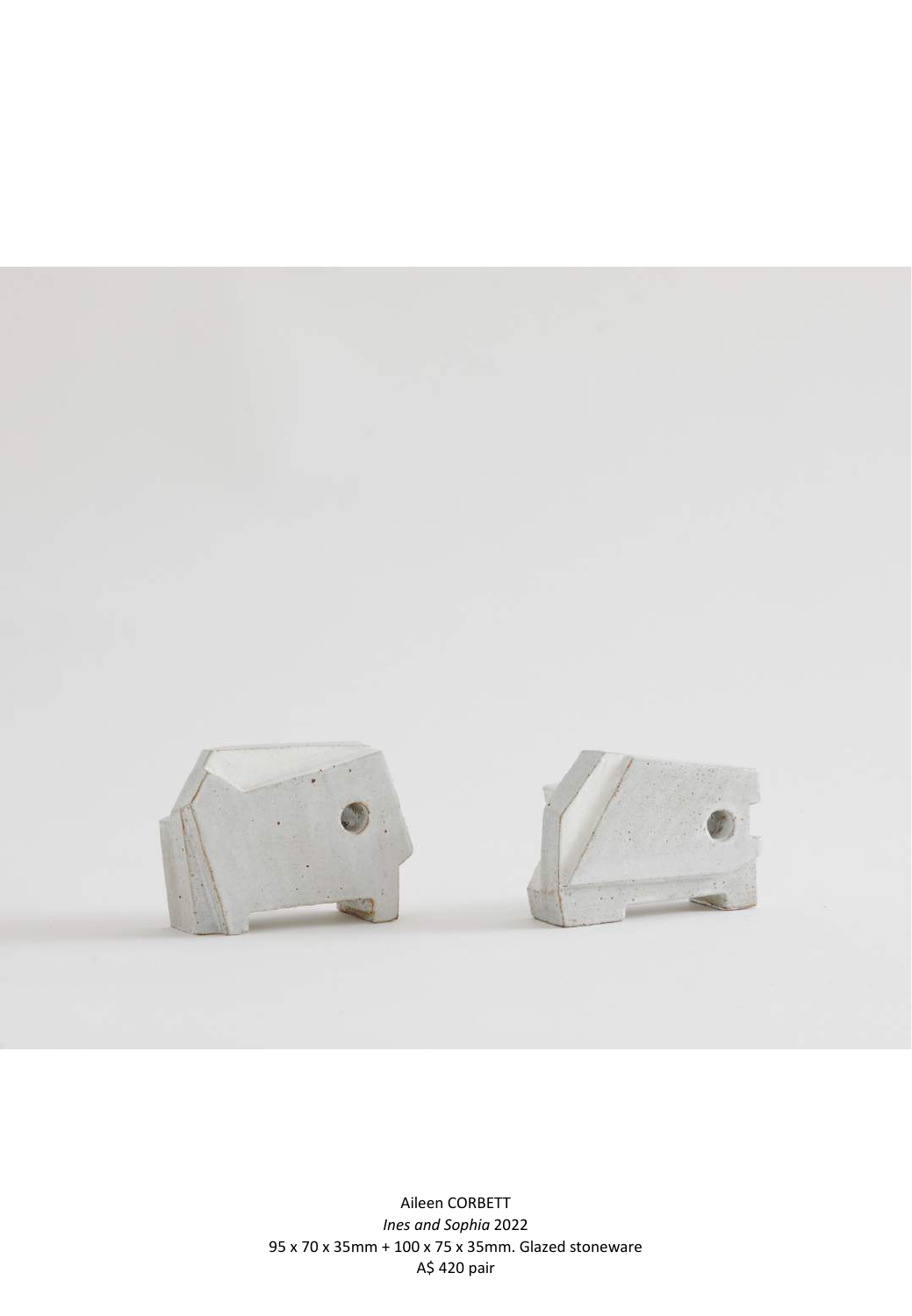![](_page_14_Picture_0.jpeg)

Aileen CORBETT *Obsidian* 2022 175 x 160 x 225mm. Glazed stoneware and tinted alumina A\$ 690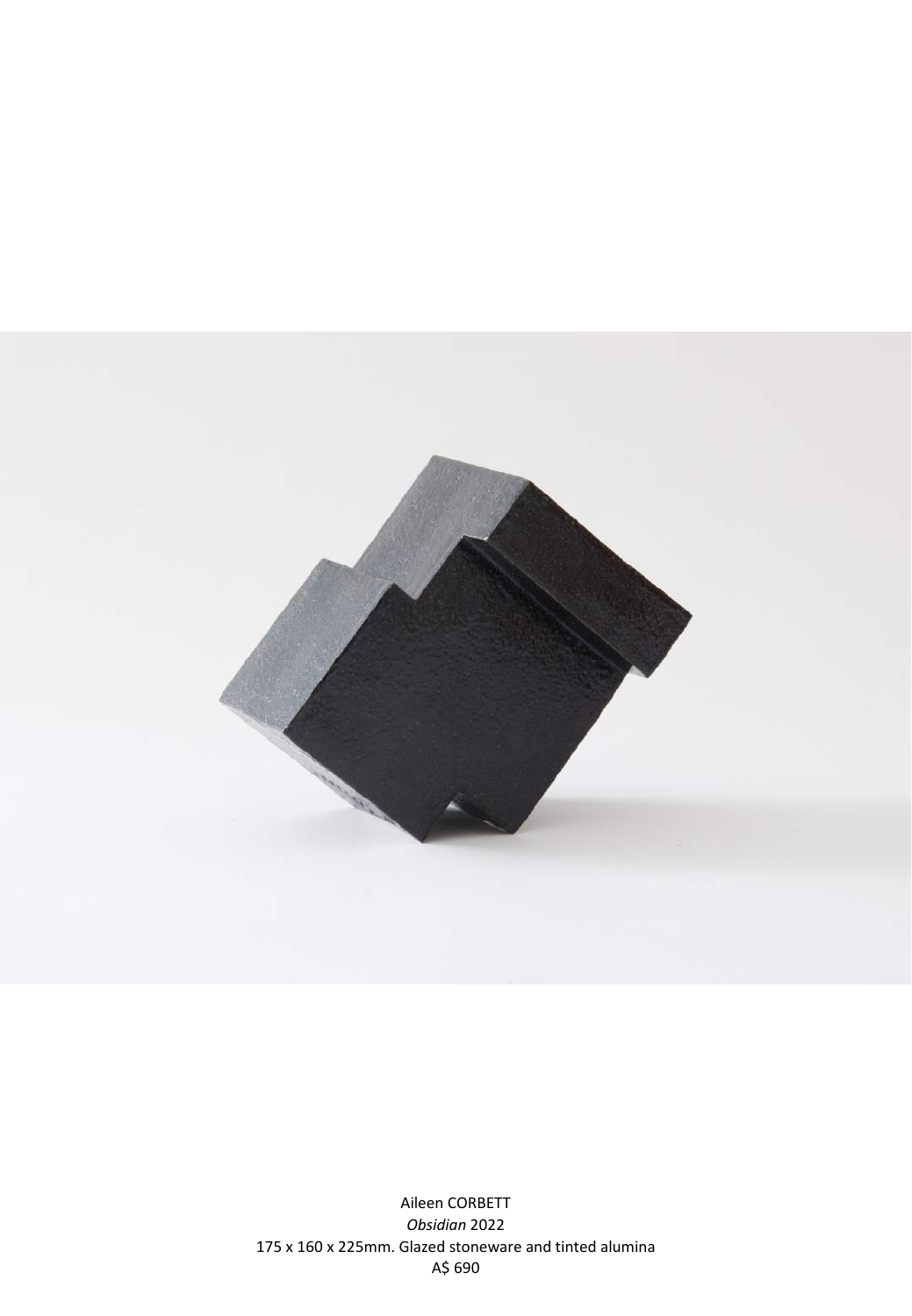![](_page_15_Picture_0.jpeg)

Aileen CORBETT *Priscilla* 2022 130 x 105 x 38mm. Glazed stoneware A\$ 360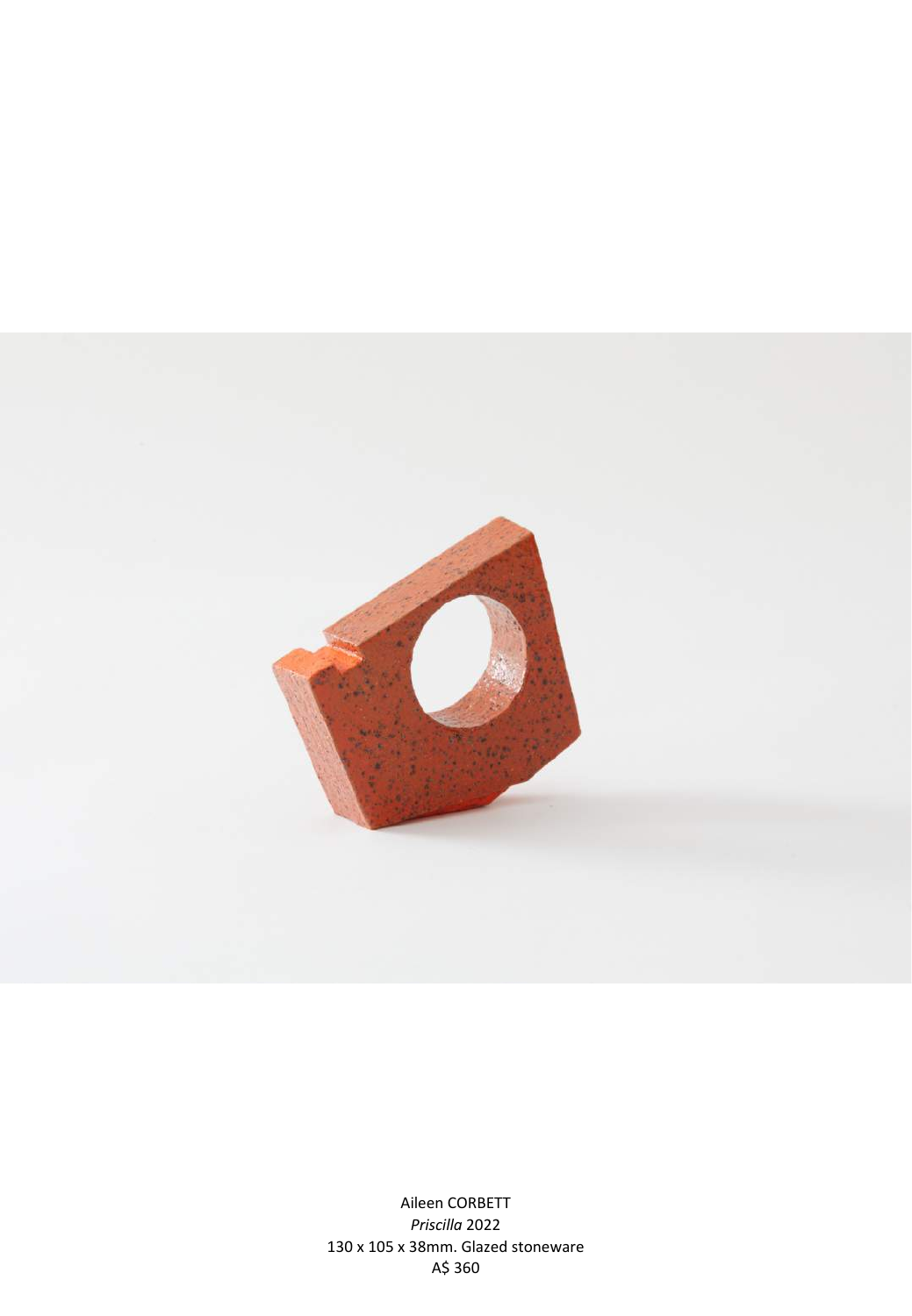![](_page_16_Picture_0.jpeg)

Aileen CORBETT *Yves* 2022 170 x 95 x 35mm. Glazed stoneware A\$ 340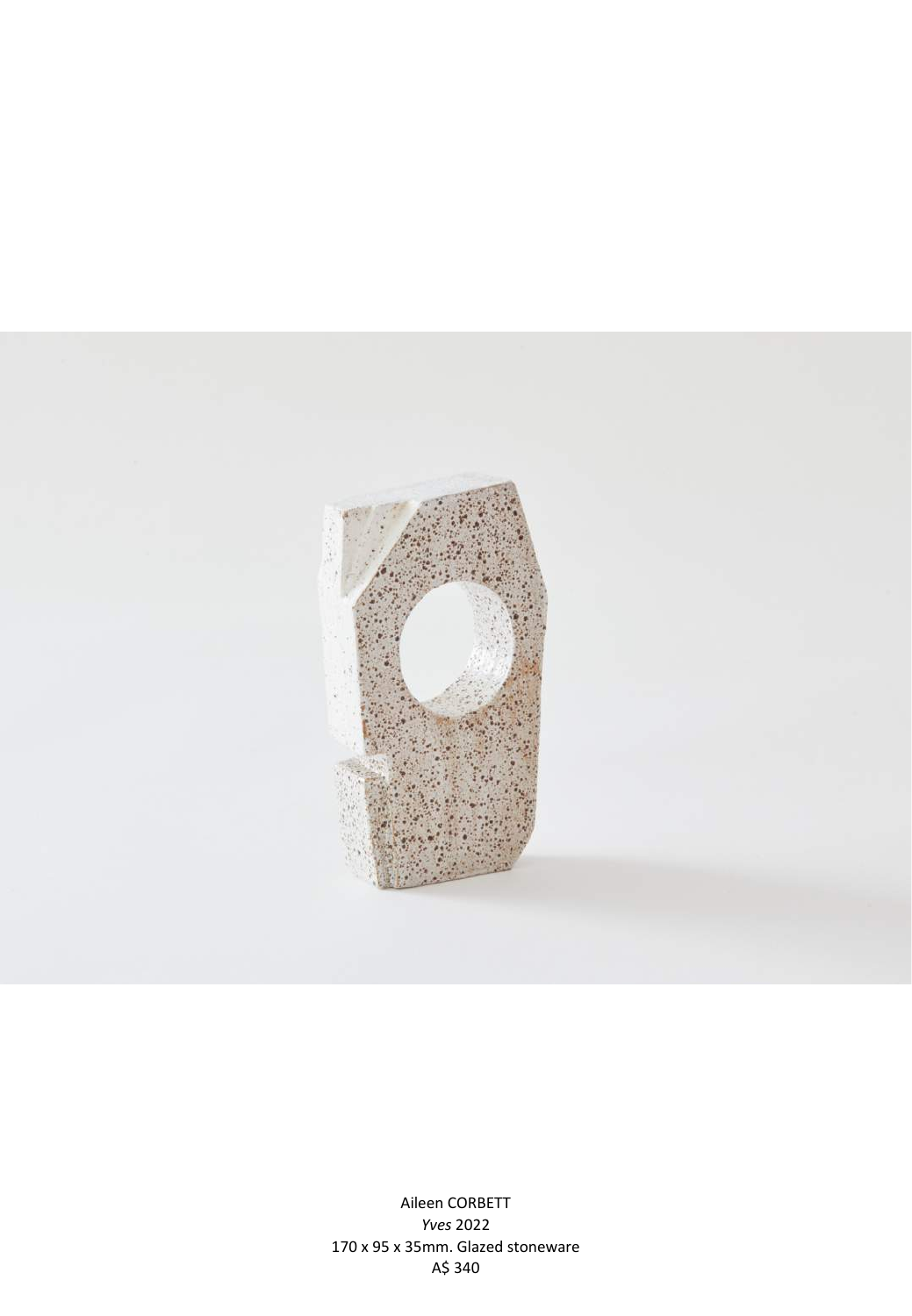![](_page_17_Picture_0.jpeg)

Aileen CORBETT *Zack and Miller* 2022 105 x 70 x 35mm + 90 x 75 x 35mm. Glazed stoneware A\$ 390 pair